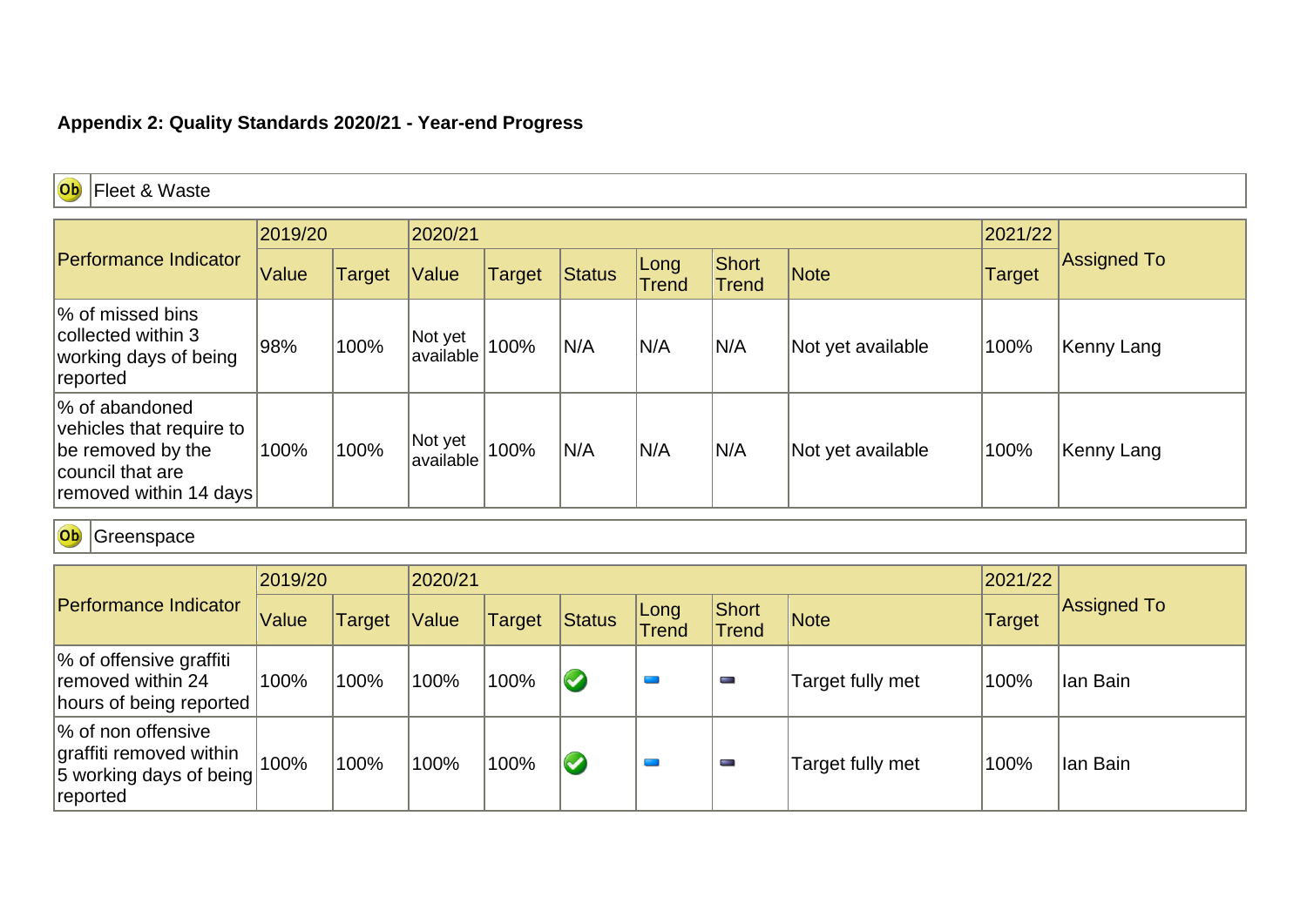| Ob<br><b>Roads &amp; Transportation</b>                                                            |         |        |                      |               |               |                      |                       |                   |        |                                     |
|----------------------------------------------------------------------------------------------------|---------|--------|----------------------|---------------|---------------|----------------------|-----------------------|-------------------|--------|-------------------------------------|
| Performance<br>Indicator                                                                           | 2019/20 |        |                      |               |               | 2021/22              |                       |                   |        |                                     |
|                                                                                                    | Value   | Target | Value                | <b>Target</b> | <b>Status</b> | Long<br><b>Trend</b> | Short<br><b>Trend</b> | Note              | Target | <b>Assigned To</b>                  |
| % of emergency road<br>related defects<br>repaired within 2<br>hours of being<br>reported          | 100%    | 100%   | Not yet<br>available | 100%          | N/A           | N/A                  | N/A                   | Not yet available | 100%   | Derek Barr;<br><b>Raymond Walsh</b> |
| % of serious road<br>related defects<br>repaired within 2<br>working days of<br>being reported     | 100%    | 100%   | Not yet<br>available | 100%          | N/A           | N/A                  | N/A                   | Not yet available | 100%   | Derek Barr;<br><b>Raymond Walsh</b> |
| % of non serious<br>road related defects<br>repaired within 7<br>working days of<br>being reported | 100%    | 100%   | Not yet<br>available | 100%          | N/A           | N/A                  | N/A                   | Not yet available | 100%   | Derek Barr;<br>Raymond Walsh        |
| % of routine road<br>related defects<br>repaired within 28<br>working days of<br>being reported    | 90%     | 100%   | Not yet<br>available | 100%          | N/A           | N/A                  | N/A                   | Not yet available | 100%   | Derek Barr;<br>Raymond Walsh        |
| % of all traffic light<br>repairs completed<br>within 48 hours                                     | 99.3%   | 100%   | Not yet<br>available | 100%          | N/A           | N/A                  | N/A                   | Not yet available | 100%   | Derek Barr;<br><b>Raymond Walsh</b> |